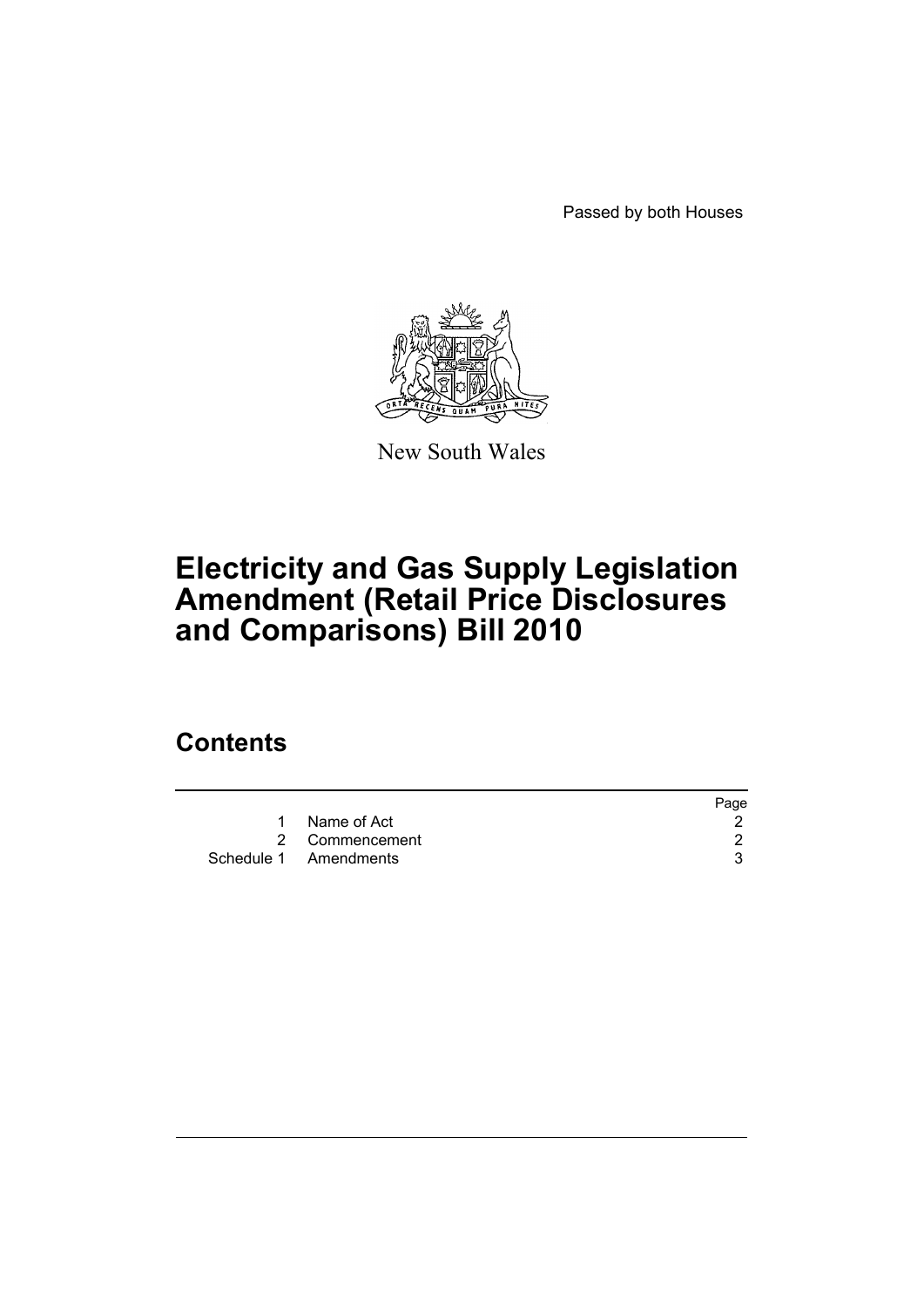*I certify that this public bill, which originated in the Legislative Assembly, has finally passed the Legislative Council and the Legislative Assembly of New South Wales.*

> *Clerk of the Legislative Assembly. Legislative Assembly, Sydney, , 2010*



New South Wales

## **Electricity and Gas Supply Legislation Amendment (Retail Price Disclosures and Comparisons) Bill 2010**

Act No , 2010

An Act to amend the *Electricity Supply Act 1995* and the *Gas Supply Act 1996* with respect to the provision and publication of retail pricing information for electricity and gas.

*I have examined this bill and find it to correspond in all respects with the bill as finally passed by both Houses.*

*Assistant Speaker of the Legislative Assembly.*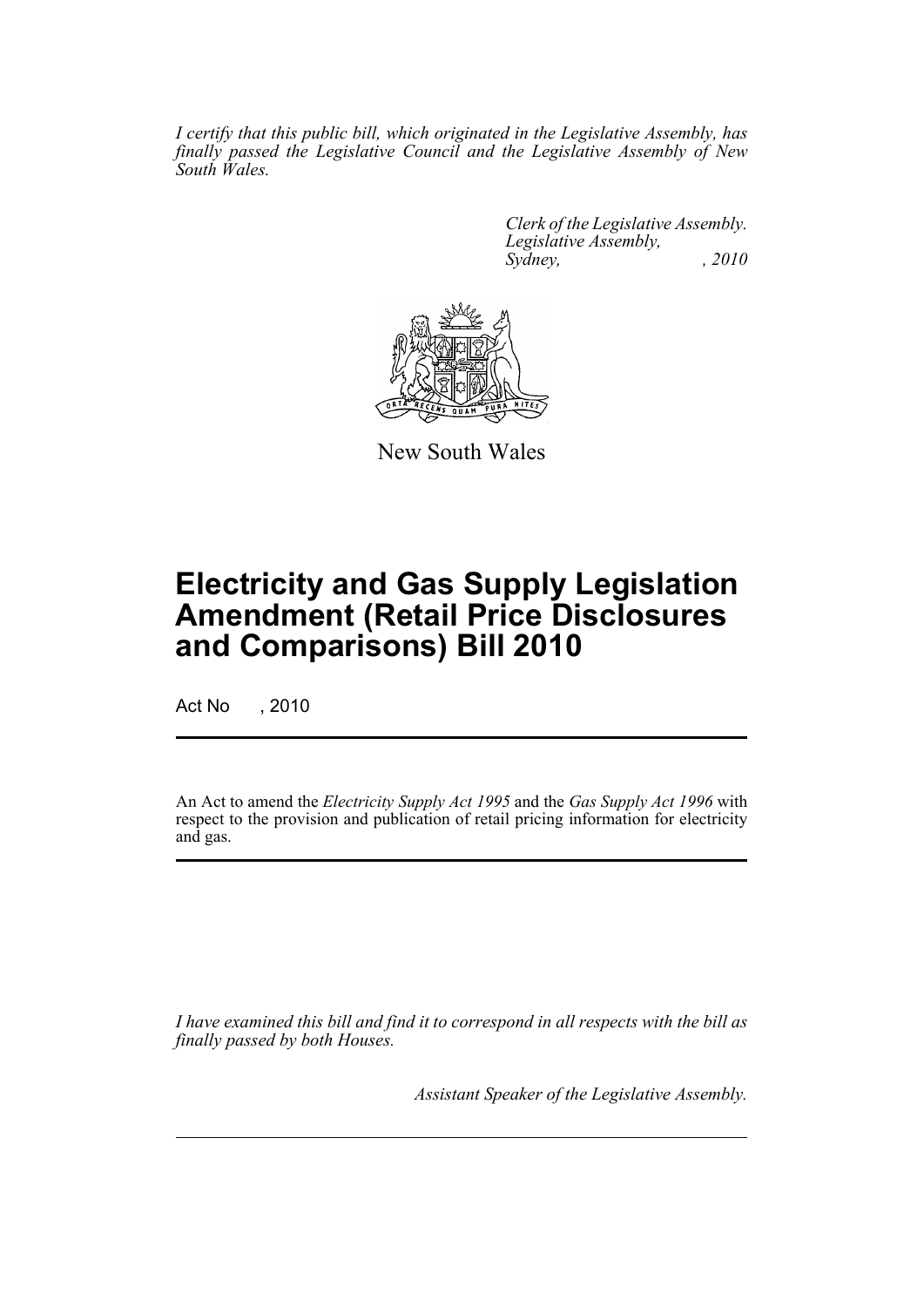Electricity and Gas Supply Legislation Amendment (Retail Price Disclosures Clause 1 and Comparisons) Bill 2010

#### <span id="page-2-0"></span>**The Legislature of New South Wales enacts:**

#### **1 Name of Act**

This Act is the *Electricity and Gas Supply Legislation Amendment (Retail Price Disclosures and Comparisons) Act 2010*.

#### <span id="page-2-1"></span>**2 Commencement**

This Act commences on a day or days to be appointed by proclamation.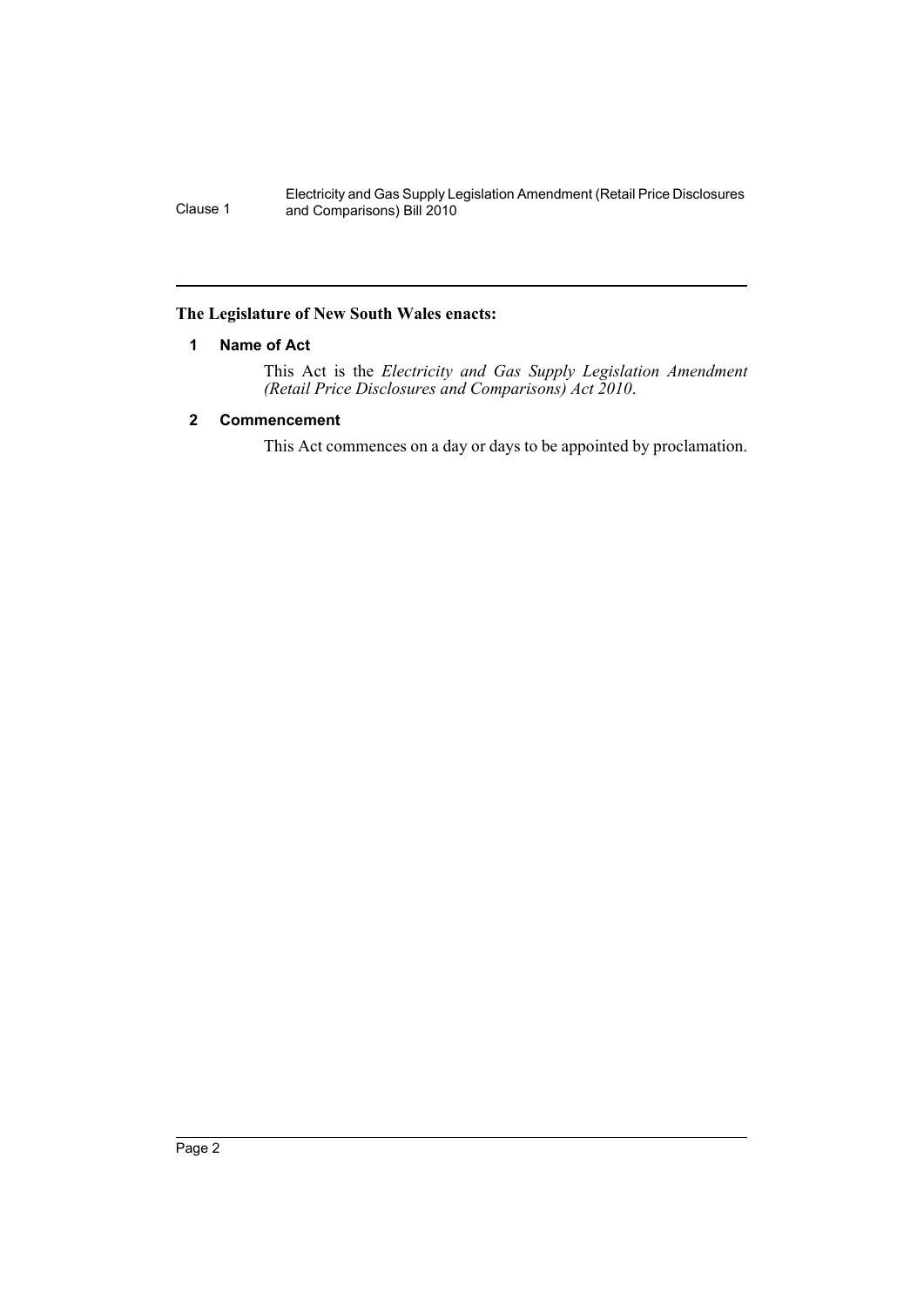Electricity and Gas Supply Legislation Amendment (Retail Price Disclosures and Comparisons) Bill 2010

Amendments **Amendments** Schedule 1

### <span id="page-3-0"></span>**Schedule 1 Amendments**

#### **1.1 Electricity Supply Act 1995 No 94**

#### **[1] Section 181A**

Insert after section 181:

#### **181A Retail price disclosure and comparison**

- (1) It is a condition of a retail supplier's licence that the retail supplier must provide its pricing information in relation to the supply of electricity to and by small retail customers:
	- (a) at a readily accessible location on its website, and
	- (b) to any person on request, and
	- (c) to the Tribunal.
- (2) The Minister may issue guidelines relating to the kind of pricing information to be provided and the time at which and the manner and form in which that pricing information is to be provided. It is a condition of a retail supplier's licence that the retail supplier must provide its pricing information in accordance with any such guidelines that the Minister issues to it from time to time.
- (3) The Tribunal is to publish the pricing information, in a form that enables small retail customers to meaningfully compare the tariffs and charges of retail suppliers, on its website and in any other manner as it sees fit.
- (4) It is a condition of a retail supplier's licence that the retail supplier, when providing pricing information, must ensure that:
	- (a) the information is accurate and up to date, and
	- (b) the information is provided free of charge, and
	- (c) the information provided on its website includes a clearly marked link to the Tribunal's website, or if the Tribunal directs that the link be to a specified part of the Tribunal's website, to that specified part.
- (5) The Minister is to review this section as soon as possible after 1 July 2013 to determine whether its policy objectives remain valid and whether its terms remain appropriate for securing those objectives. A report on the outcome of the review is to be tabled in each House of Parliament before 1 July 2014.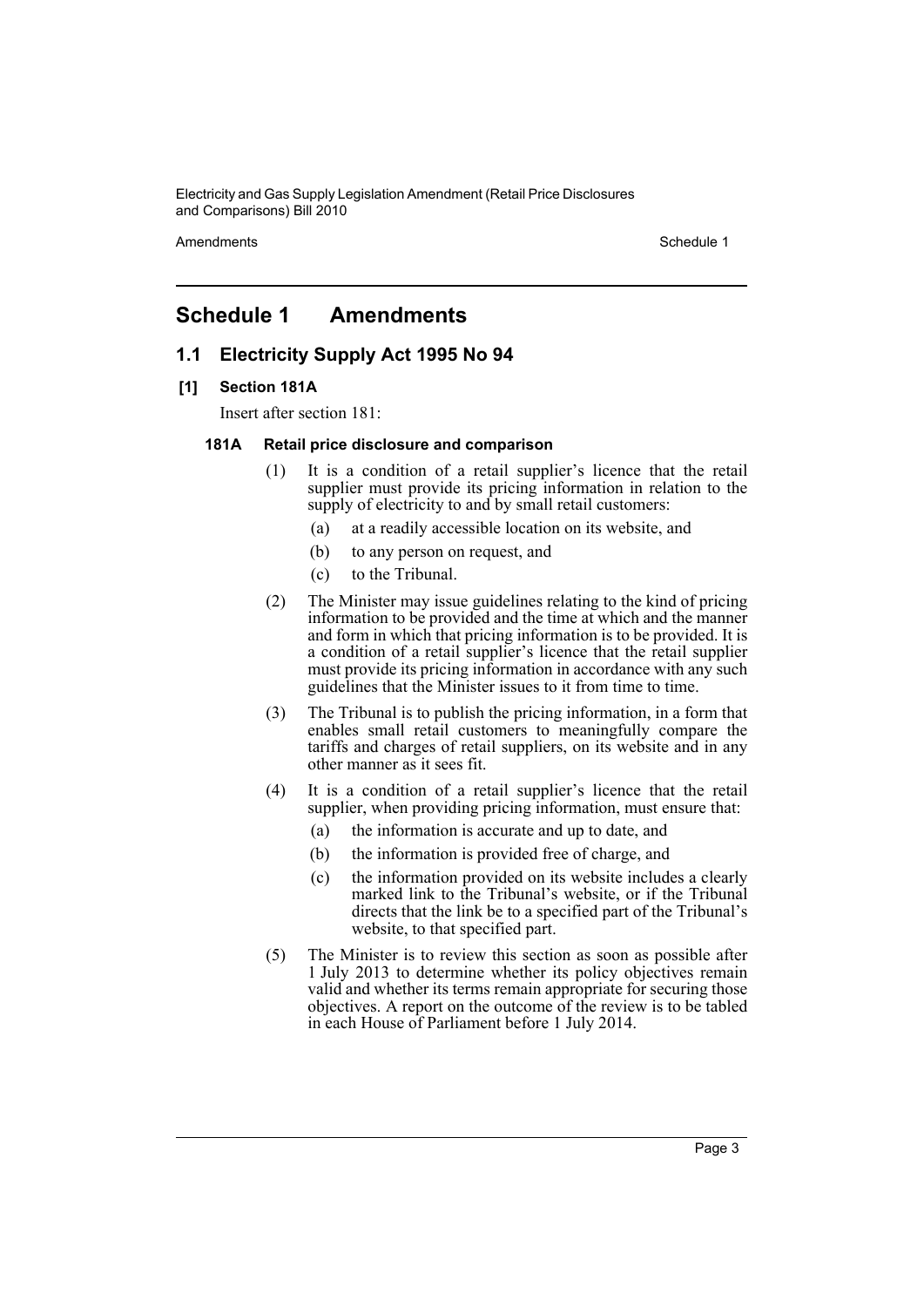Electricity and Gas Supply Legislation Amendment (Retail Price Disclosures and Comparisons) Bill 2010

Schedule 1 Amendments

(6) In this section:

*pricing information* means information of a kind (including, but is not limited to, any tariff, charge, fee, benefit, credit, discount, rebate, premium, term or condition) specified in the guidelines issued by the Minister under this section.

#### **[2] Schedule 6 Savings, transitional and other provisions**

Insert at the end of clause 1 (1):

*Electricity and Gas Supply Legislation Amendment (Retail Price Disclosures and Comparisons) Act 2010*, but only to the extent that it amends this Act

#### **1.2 Gas Supply Act 1996 No 38**

#### **[1] Section 76A**

Insert before section 76:

#### **76A Retail price disclosure and comparison**

- (1) It is a condition of a supplier's authorisation that the supplier must provide its pricing information in relation to the supply of natural gas to small retail customers:
	- (a) at a readily accessible location on its website, and
	- (b) to any person on request, and
	- (c) to the Tribunal.
- (2) The Minister may issue guidelines relating to the kind of pricing information to be provided and the time at which and the manner and form in which that pricing information is to be provided. It is a condition of a supplier's authorisation that the supplier must provide its pricing information in accordance with any such guidelines that the Minister issues to it from time to time.
- (3) The Tribunal is to publish the pricing information, in a form that enables small retail customers to meaningfully compare the tariffs and charges of suppliers, on its website and in any other manner as it sees fit.
- (4) It is a condition of a supplier's authorisation that the supplier, when providing pricing information, must ensure that:
	- (a) the information is accurate and up to date, and
	- (b) the information is provided free of charge, and
	- (c) the information provided on its website includes a clearly marked link to the Tribunal's website, or if the Tribunal